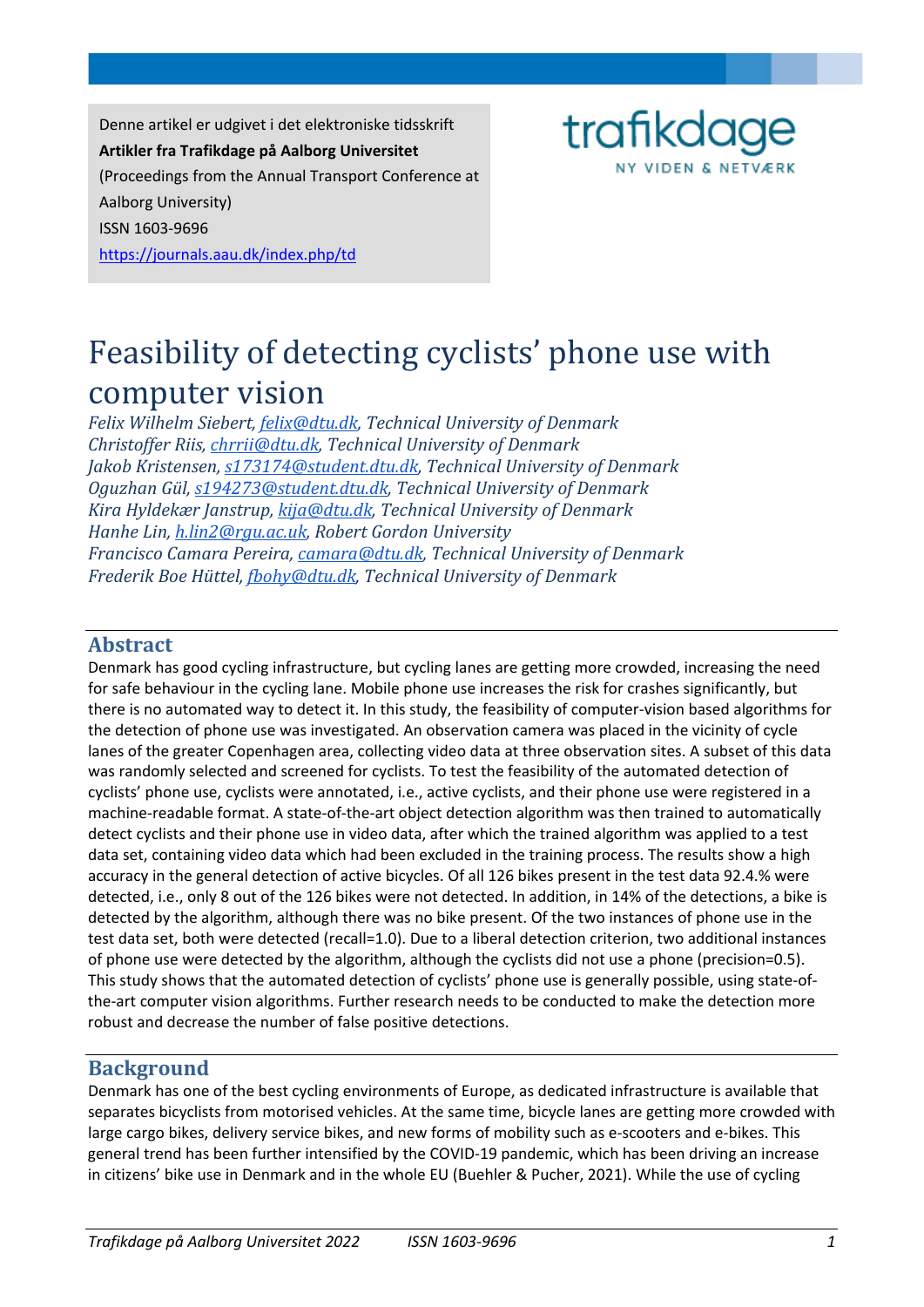infrastructure by many road users is a positive development, it poses new safety-challenges for the cyclists in Denmark – crowded cycle infrastructure is less forgiving for maladjusted road user behaviour within the cycling lane (Useche, Alonso, Montoro, & Esteban, 2019).

Phone use during cycling has been linked to decreases in cycling performance and significant increases in cyclists crash risk (De Waard, Lewis-Evans, Jelijs, Tucha, & Brookhuis, 2014; Gioldasis, Christoforou, & Seidowsky, 2021; Stavrinos, Pope, Shen, & Schwebel, 2018). Further, it is especially frequent in young road users (Goldenbeld, Houtenbos, Ehlers, & De Waard, 2012), which are already the highest risk group on the road (Martínez-Ruiz, et al., 2014). With ever increasing ownership of smartphones, cyclists' phone use is unlikely to decrease in the near future. And while handheld use of phones for calls has decreased due to the ready availability of hands-free-calling equipment (e.g., Bluetooth earphones), handheld use for e.g., texting or navigating, has increased significantly within the last 10 years for cyclists (de Waard, Westerhuis, & Lewis-Evans, 2015). Furthermore, researchers have found that only 60% of cyclists in Denmark know about the laws against mobile phone use while cycling (Brandt, Haustein, Hagenzieker, & Møller, 2022), and this unawareness might further increase phone-use numbers. To better understand factors related to phone use by cyclists in Denmark, a comprehensive evidence-base of phone use prevalence is needed. Unfortunately, no automated system for the detection of phone use in the road system is available, preventing large scale data collection of this crucial variable. In this study, the feasibility of a state-of-theart computer vision algorithm for the automated registration of cyclists' phone use is explored. Computer vision has successfully been applied for the application of other safety related variables, such as motorcycle helmet use (Siebert & Lin, 2020; Lin, Chen, & Siebert, 2021; Lin, Deng, Albers & Siebert, 2020), but has not been as frequently applied for the registration of safety-related behaviour of cyclists.

## **Method**

Three observation sites in the greater Copenhagen area were chosen for video data collection. Sites were selected with two prerequisites in mind: a) existing video observation infrastructure and b) cycling density. As video observation in traffic is subject to considerations of road users' privacy rights, only sites were considered which already have video observation systems installed by the municipality. These sites have existing signage (Figure 1.), informing road users about the presence of road observation video cameras. The camera system consisted of a generic action camera powered by a 20,000mAH power bank, enclosed in a grey box. The box was attached to the roadside infrastructure, using a strapping system at a height of approximately 3 metres (Figure 1.). The videos were recorded with a resolution of 1920x1080 and a minimum frame rate of 30 fps and saved to a micro-sd card in the camera. After the data collection, videos were scaled down to a resolution of 960x540 and a frame rate of 5 fps. Each video was compressed using H265 compression. Adjacent areas in the camera's view were cropped out, such that the final video only captures the activity on the bike-path, not on the road and opposite side of the road.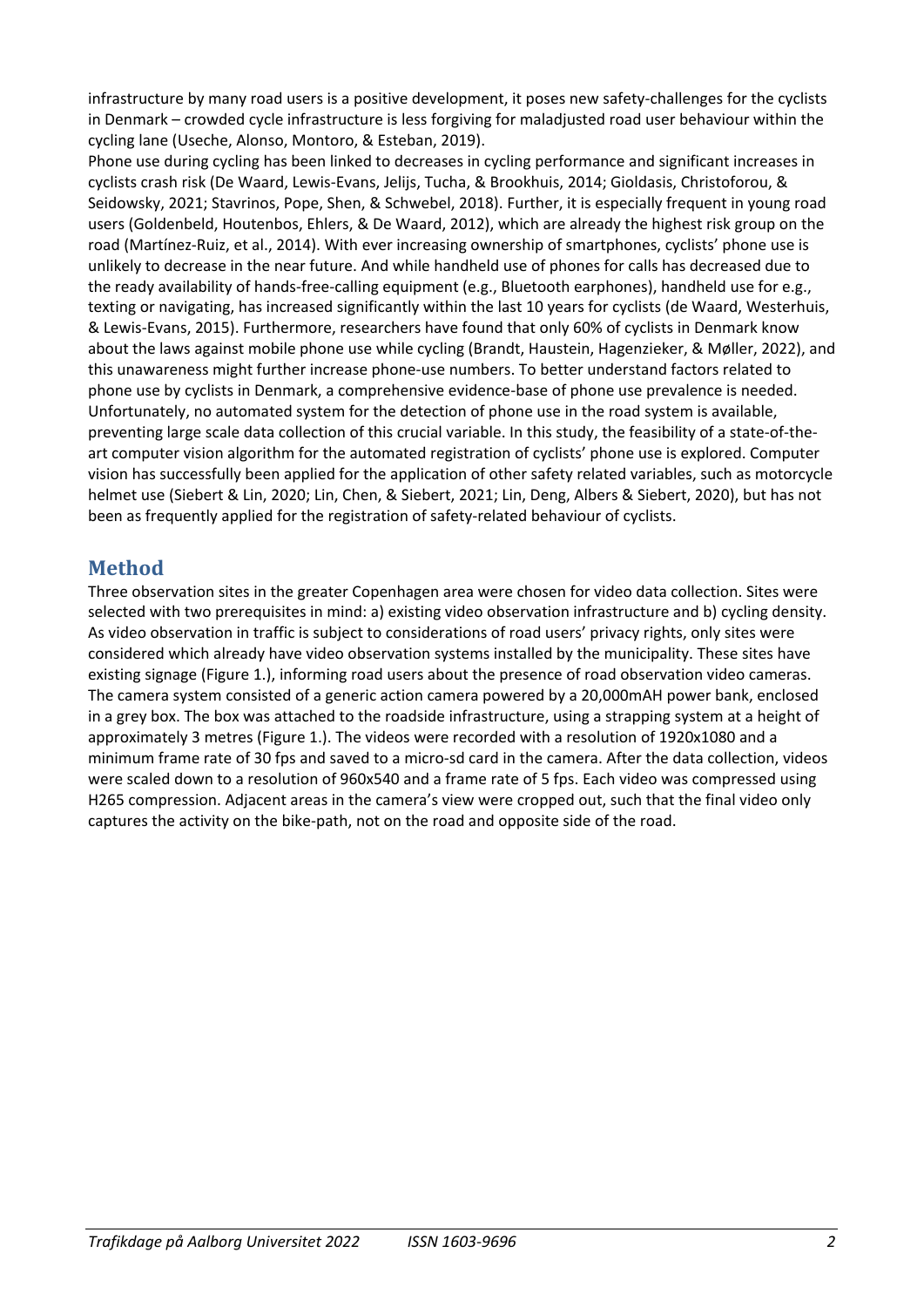

**Figure 1. Left: Signage for public video observation installation by the Copenhagen Municipality. Right: Camera system placement at two of the data collection sites (camera marked with a grey rectangle).** 

To select a subset of video data which contains cyclists, a pre-trained out of the box object-detection algorithm YOLO (Jocher et al., 2022; Redmon et al., 2016) was used to identify video frames, in which a bicycle (potentially without a rider) was present. The identified frames were then annotated in the following way: so called bounding boxes, i.e. rectangular boxes, were drawn around the active cyclists, encompassing the bicycle and the rider. In a second step, the phone use of the bicycle rider was annotated as either "yes" or "no". In total, 715 cyclists were identified in the video data, 12 of which were observed to use a phone (1.7%). The annotated data was split into three datasets: a training set (60%), a validation set (20%), and a test set (20%). One of the breakthroughs in computer vision is the concept of transfer learning (Weiss, K. et al. 2016), where large deep neural networks consisting of layers learn abstract feature representations of images in the first layers and it is only the last few layers convert the features into a classification or prediction. We therefore use the aforementioned object-detection algorithm, which already has a concept of humans and bicycles (potentially without a rider) and transfer it onto our new dataset for phone use detection by fine-tuning it on the training data set. The test set contains 126 total bicycles, with 124 instances where the rider does not use a phone, and 2 instances where the bicycle rider uses a phone.

## **Results**

In order to assess the quality of our trained model, we will use the metrics used in object detection, namely, Precision, Recall and mAP@5. These evaluate the detection performance (*Recall*), the accuracy of the classifications (*Precision*), and the errors of the bounding boxes (*mAP@0.5*). The complete results for all the test set can be seen in Table 1. A visualisation of cyclist phone use detection is presented in Figure 2.

**Table 1. Showing the performance for all the different classes in the test set. For all metrics (Precision, Recall and mAP@.5) the closer to 1 the better.**

| Class                     | Images | Target | Precision | Recall | mAP@.5 |
|---------------------------|--------|--------|-----------|--------|--------|
| Cyclist                   | 146    | 126    | 0.86      | 0.94   | 0.97   |
| <b>Cyclist with Phone</b> | 146    |        | ∪.J       | -      | 0.67   |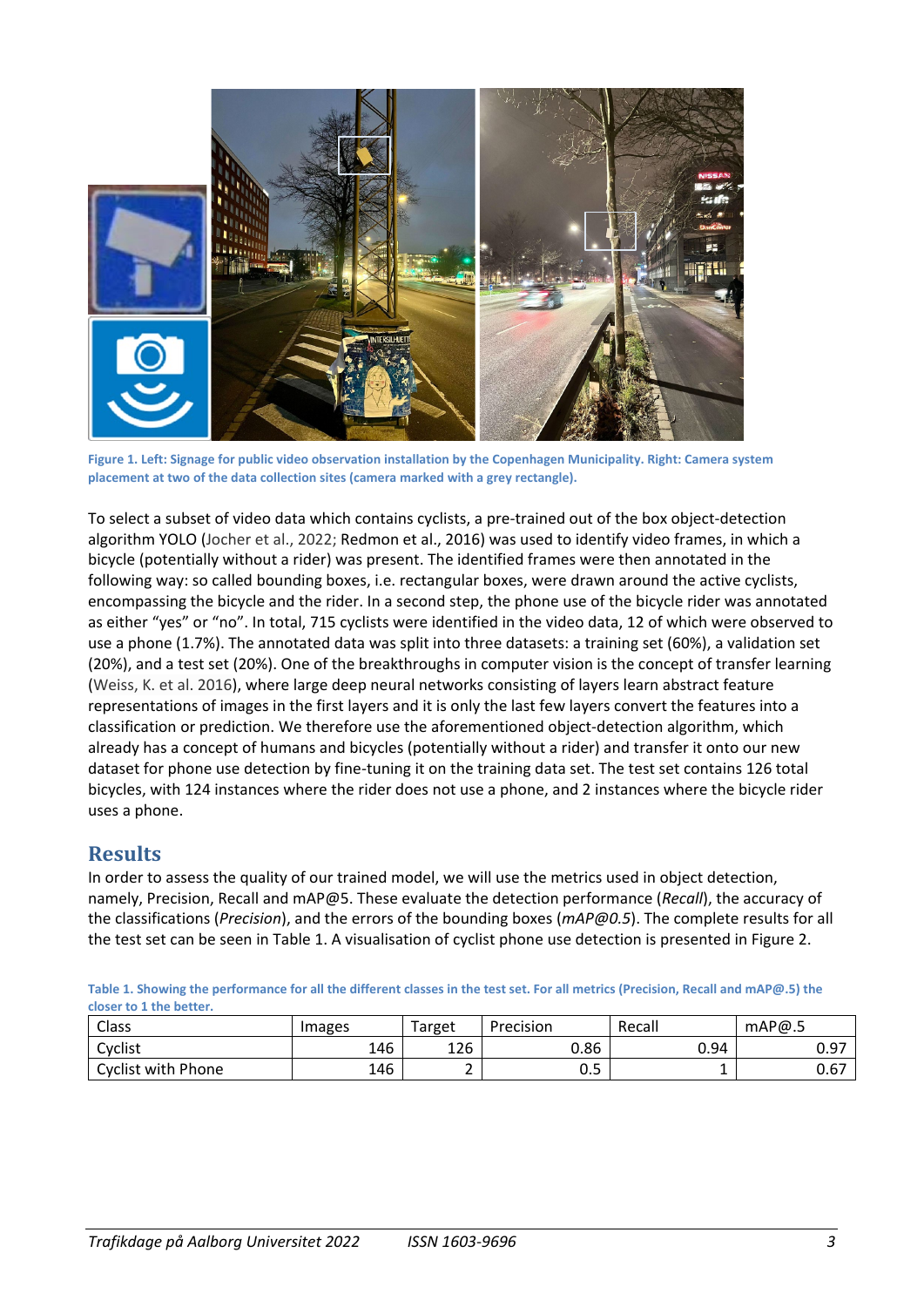

**Figure 2. Visualization of the cyclist and phone use detection from a bicycle lane in Copenhagen.**

Overall, the algorithm detected 89.5% of the bicycles present in the test video data, i.e. only 15 out of 126 cyclists were not detected. This corresponds to a recall of 0.92. Of all detections, 14% were instances of false positives, i.e., cyclists were detected by the algorithm, even though they were not there. This corresponds to a precision of 0.86. Overall, we achieved an mAP@0.5 of 0.97 for the detection of cyclists in the test data set. Of the two cyclists in the test data set who used a phone, both were detected by the algorithm (recall=1.0). However, two additional instances of phone use were detected, although the detected cyclists did not use a phone. These false positives lower the precision rate considerably (precision=0.5). Overall, we achieved an mAP@0.5 of 0.67 for the detection of cyclists' phone use in the test data set.

## **Discussion**

Denmark's cycling lanes are well advanced in comparison to other European countries, and they have a crucial role in the Danish mobility of the 21st century. At the same time, there is a lack of comprehensive data on road users' behaviour in the cycle lane, as data collection by human observers is time consuming and expensive. This has led to a general lack of detailed data, prohibiting targeted education and enforcement campaigns, and evidence-based adjustments to the traffic laws. In this study, the feasibility of using a computer vision detection algorithm for phone use of cyclists was explored.

Our results show that pretrained state-of-the-art object detection algorithms fine-tuned on a relatively small train data set, perform reasonably well for the detection of cyclists in video frames. The relatively high detection rate of bicyclists could allow for the automated pre-screening of cyclists in large video data sets, which could be followed up by human observer-based registration of certain types of behaviour. Our results on phone use detection show the general feasibility of computer vision algorithms for specific detection tasks, as both instances of phone use in the test data set were correctly identified. Our results also show room for improvement, as further research is needed, to decrease the number of false positive phone use detections. Larger datasets will help to increase robustness of both bicycle, and phone use detection. In general, our study shows that computer vision-based data collection methods can be a useful tool for the automated detection of safety-related behaviour and can potentially support Denmark in collecting valuable data to achieve the VISION ZERO of zero fatalities in traffic, as the automated detection of safety-related behaviour has been identified as an essential tool to achieve this goal (European Commission, 2019; Mwakalonge, White, & Siuhi, 2014).